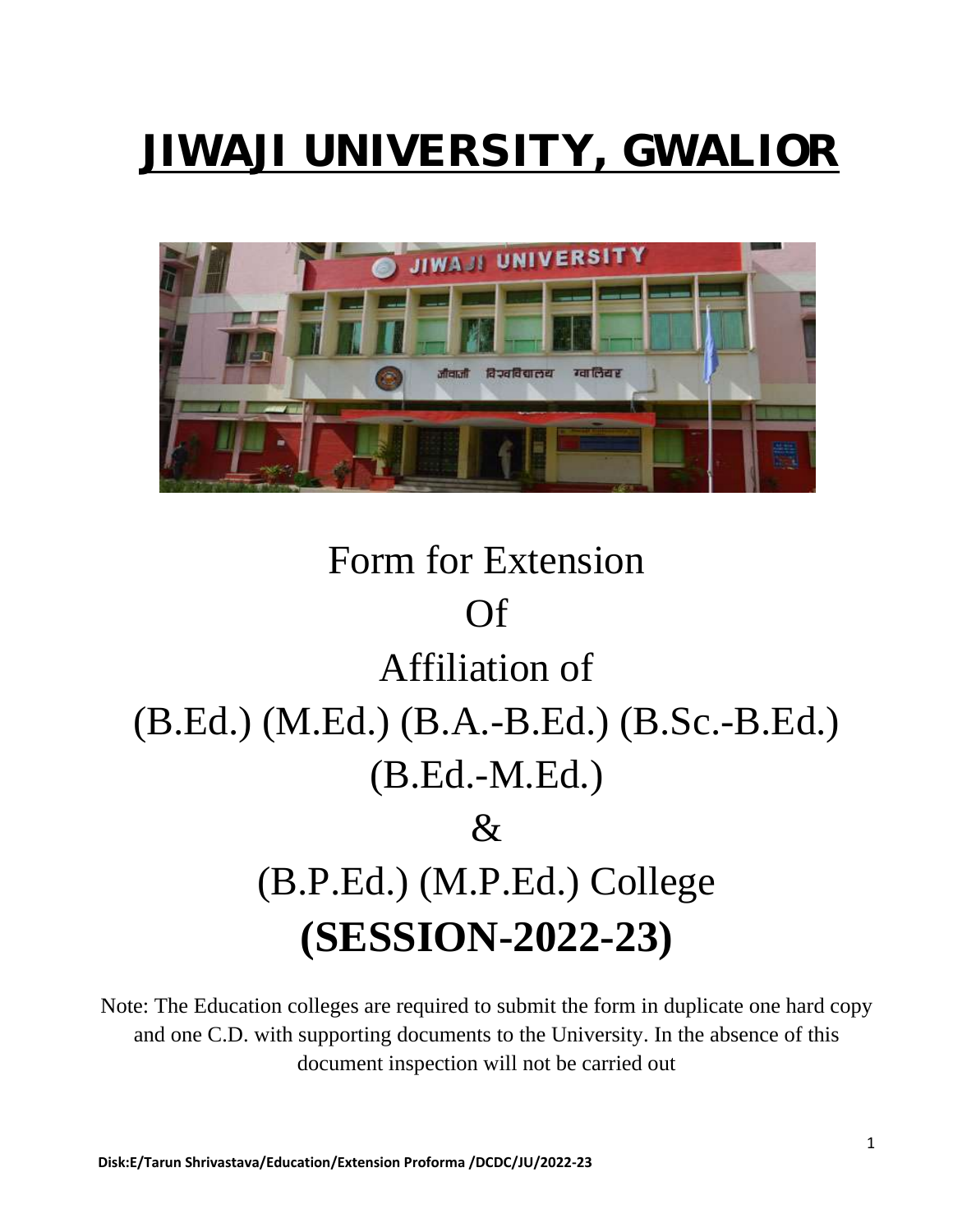| <b>I. GENERAL</b>                                                                                                                |  |
|----------------------------------------------------------------------------------------------------------------------------------|--|
| <b>Name of College</b><br>a)                                                                                                     |  |
| <b>Principal Name</b><br>$\mathbf{b}$                                                                                            |  |
| <b>Phone /Mobile No.</b><br>$\mathbf{c}$                                                                                         |  |
| <b>College E-mail</b><br>d)                                                                                                      |  |
| <b>Year of</b><br>e)<br><b>Establishment</b>                                                                                     |  |
| <b>AISHE Information</b><br>f<br>[Enclose letter]                                                                                |  |
| 1. Name of the University<br>to which the college is<br>affiliated                                                               |  |
| <b>II. AFFILIATION</b>                                                                                                           |  |
| 1. Nature of affiliation<br>granted by the University<br>(Temporary or Permanent)<br>Give details.                               |  |
| [Enclose copy of<br>approval letter]                                                                                             |  |
| 2. State whether<br>Recognition of the<br>NCTE has been<br>obtained. If so, on what<br>date?<br>[Enclose copy of NCTE<br>letter] |  |
|                                                                                                                                  |  |
| <b>III. STATUS</b><br>1. Attach Affiliation letter<br>of Jiwaji University of<br>Last Year.                                      |  |
| 2. Furnish approval given<br>by state higher<br>education<br>(Enclose Documents)                                                 |  |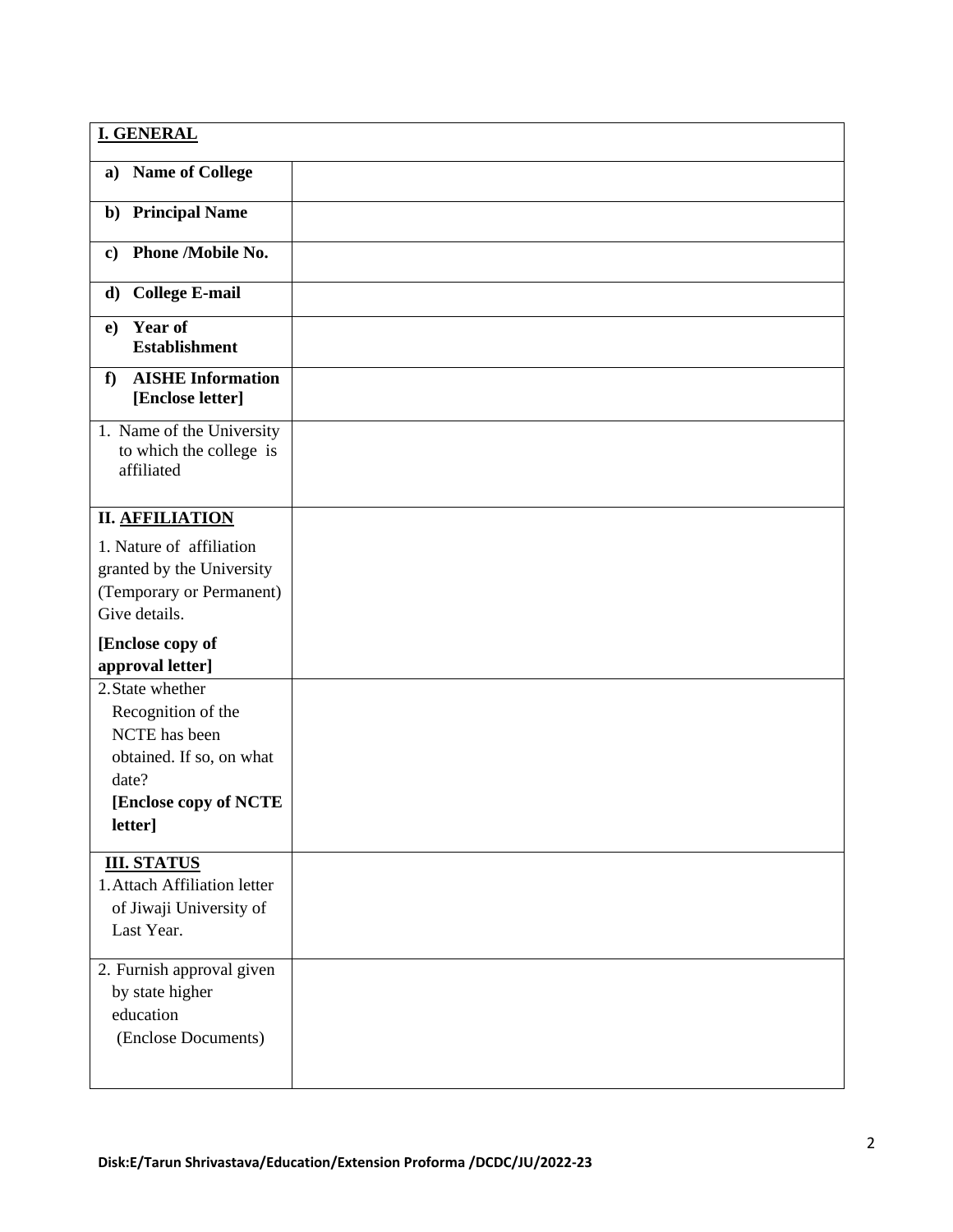| <b>IV</b> . Details of other<br>institutions, if any being                                                                                                      | <b>Course Conducted</b>               |                                                          |                                                               |  |  |  |  |
|-----------------------------------------------------------------------------------------------------------------------------------------------------------------|---------------------------------------|----------------------------------------------------------|---------------------------------------------------------------|--|--|--|--|
| run by society in the                                                                                                                                           | <b>Course of Jiwaji University</b>    |                                                          |                                                               |  |  |  |  |
| same premises                                                                                                                                                   | <b>Course of any other University</b> |                                                          |                                                               |  |  |  |  |
| III. Facilities                                                                                                                                                 |                                       |                                                          |                                                               |  |  |  |  |
| The Institution must have<br>2500 sq. mts. Of land and<br>built-up area 1500 sq. mts.<br>Space in each institutional<br>room shall be 10sq. ft. per<br>student. |                                       |                                                          |                                                               |  |  |  |  |
| If having M.Ed.<br>programme land area must<br>be 3000 sq.mts and Built<br>up area be 2000sq.mts                                                                |                                       |                                                          |                                                               |  |  |  |  |
| V. TEACHING STAFF<br>(Details of Full Time<br>Teaching Staff)                                                                                                   | <b>NCTE</b><br><b>Norms</b>           | <b>Present Staff</b><br>(To be filled by the<br>college) | <b>Shortfall</b><br>(To be filled by inspection<br>committee) |  |  |  |  |
| B.Ed. (Per unit 50)                                                                                                                                             | $(7+1)$                               |                                                          |                                                               |  |  |  |  |
| (a) Total number of<br>teachers including the                                                                                                                   | Principal-01                          |                                                          |                                                               |  |  |  |  |
| Principal, if any, (full<br>time) with their                                                                                                                    | Asst. Prof. - 07                      |                                                          |                                                               |  |  |  |  |
| qualification, experience,<br>pay scales and the present<br>pay                                                                                                 |                                       |                                                          |                                                               |  |  |  |  |
| (Unit Of 100 Seats)                                                                                                                                             | $(15+1)$                              |                                                          |                                                               |  |  |  |  |
| B.A.B.Ed./B.Sc.B.Ed./<br>M.Ed.                                                                                                                                  |                                       |                                                          |                                                               |  |  |  |  |
| $(B.Ed.+M.Ed.)$<br>$(50+50)$                                                                                                                                    | Teachers=12                           |                                                          |                                                               |  |  |  |  |

**Note:- fill enclosed proforma Annexure –I and Annexure –II for teaching staff.**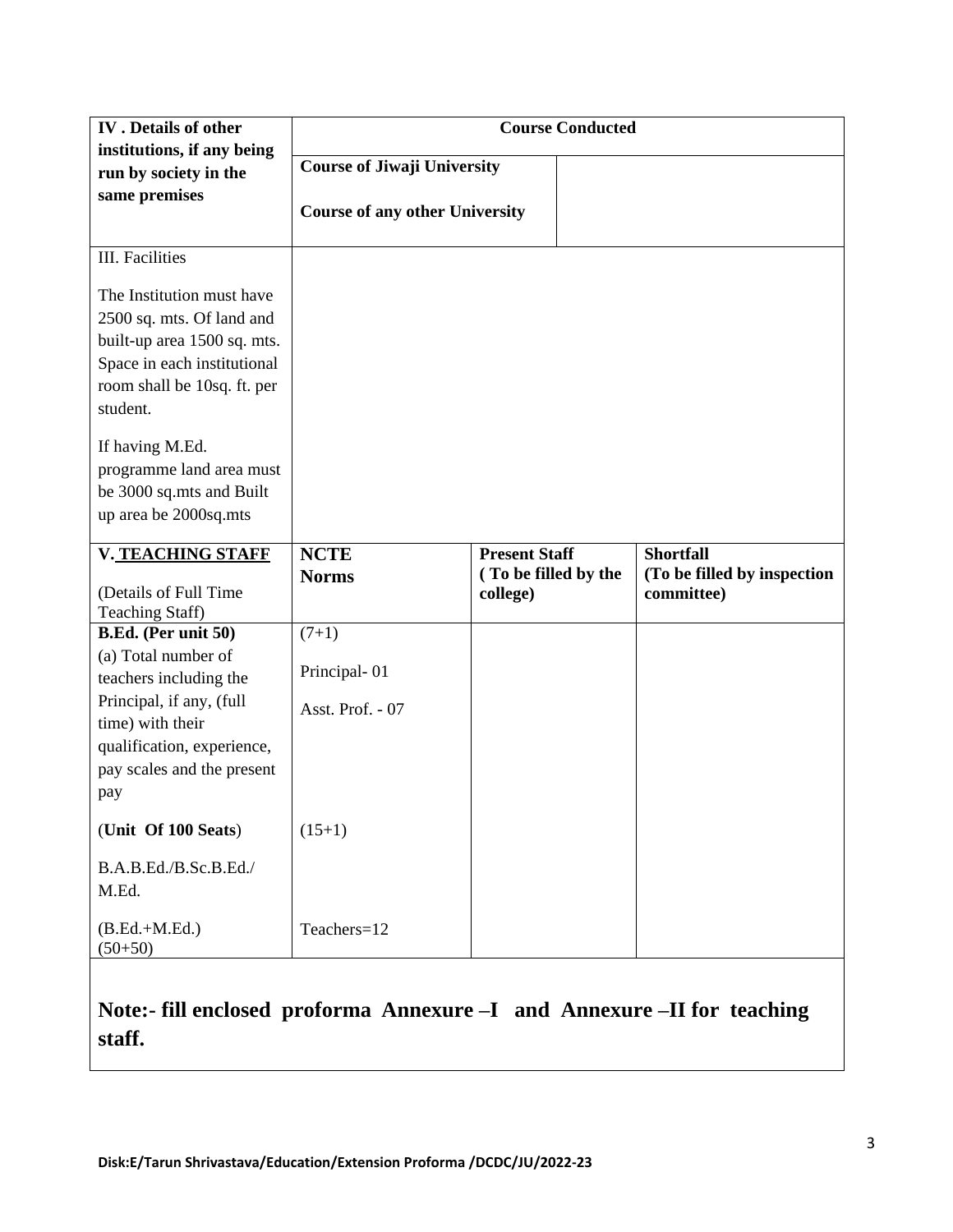| VI. LIBRARY                                                                                                        |                                                                                                                                                                                                                                                                                                                                                                  |  |
|--------------------------------------------------------------------------------------------------------------------|------------------------------------------------------------------------------------------------------------------------------------------------------------------------------------------------------------------------------------------------------------------------------------------------------------------------------------------------------------------|--|
| 1 (a) Reading Room                                                                                                 | With a reading room<br>capacity for at least<br>25% students                                                                                                                                                                                                                                                                                                     |  |
| (b) Total number of books<br>in the library with a list of<br>books, classified subject<br>wise.<br>(Enclose List) | 1000 titles and 3000<br>books. These include<br>text and reference<br>books related to all<br>courses of study,<br>readings and literature<br>related with the<br>approaches delineated<br>in the programme.<br>Educational<br>encyclopedias<br>publications (CD<br>ROMs) and<br>digital/online<br>resources, and<br>minimum five refereed<br>research journals. |  |
| B.A.B.Ed./B.Sc.B.Ed.                                                                                               |                                                                                                                                                                                                                                                                                                                                                                  |  |
| M.Ed.                                                                                                              |                                                                                                                                                                                                                                                                                                                                                                  |  |
| (C) Details of additions<br>during the year with a list<br>of books, classified subject<br>wise. (Enclose List)    |                                                                                                                                                                                                                                                                                                                                                                  |  |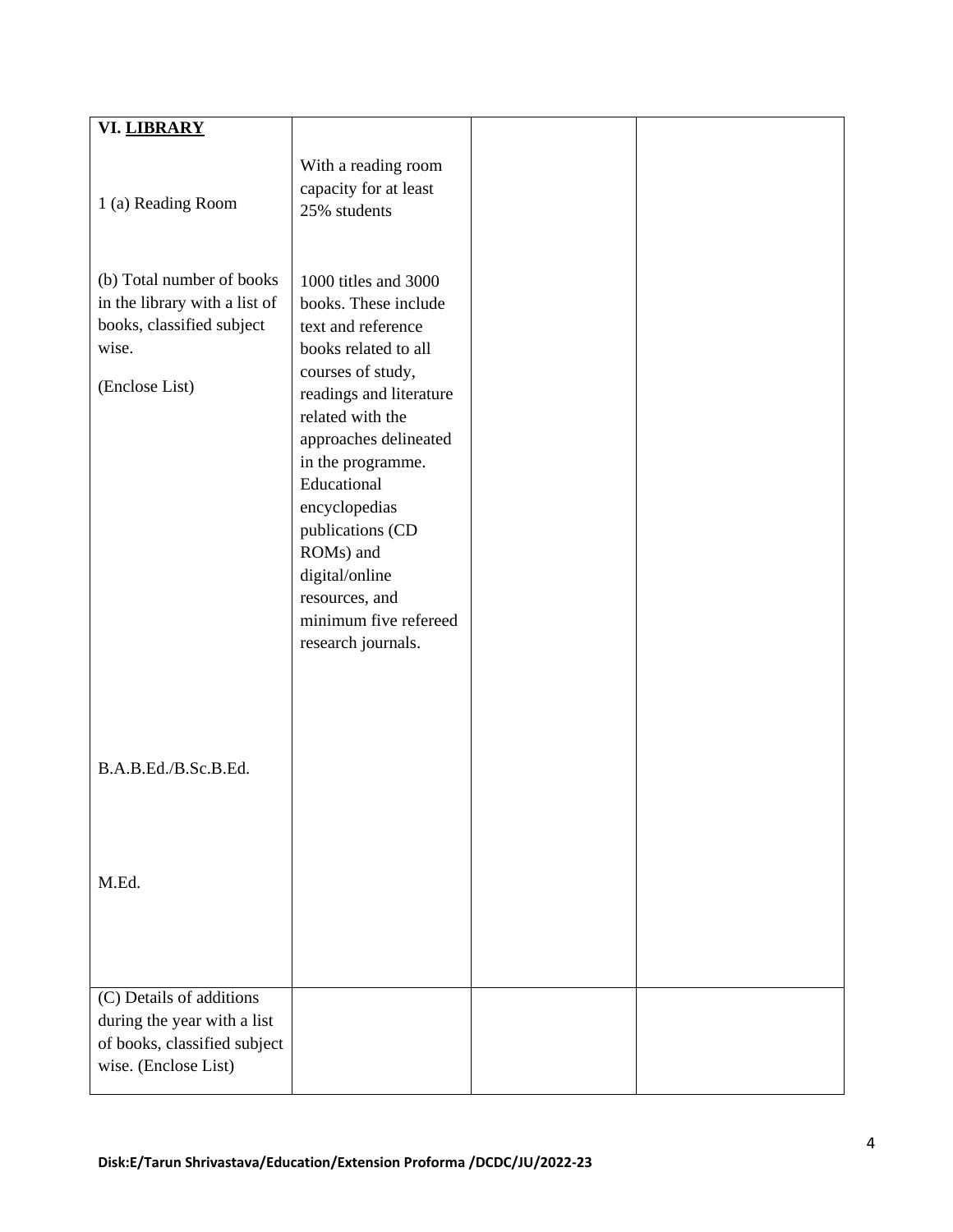| (d) Details of journals and                       | 1.           |                                                                  |                                          |  |  |  |  |  |  |  |
|---------------------------------------------------|--------------|------------------------------------------------------------------|------------------------------------------|--|--|--|--|--|--|--|
| periodicals subscribed.                           |              |                                                                  |                                          |  |  |  |  |  |  |  |
| (Enclose List)                                    |              |                                                                  |                                          |  |  |  |  |  |  |  |
|                                                   |              |                                                                  |                                          |  |  |  |  |  |  |  |
|                                                   |              |                                                                  |                                          |  |  |  |  |  |  |  |
|                                                   |              |                                                                  |                                          |  |  |  |  |  |  |  |
|                                                   |              |                                                                  |                                          |  |  |  |  |  |  |  |
|                                                   | 2.           |                                                                  |                                          |  |  |  |  |  |  |  |
|                                                   |              |                                                                  |                                          |  |  |  |  |  |  |  |
|                                                   |              |                                                                  |                                          |  |  |  |  |  |  |  |
|                                                   |              |                                                                  |                                          |  |  |  |  |  |  |  |
| <b>VII. Building</b>                              | <b>NCTE</b>  | <b>Present Status</b>                                            | <b>Shortfall</b>                         |  |  |  |  |  |  |  |
|                                                   | <b>Norms</b> | (To be filled by the<br>college)                                 | (To be filled by inspection<br>committee |  |  |  |  |  |  |  |
|                                                   |              |                                                                  |                                          |  |  |  |  |  |  |  |
| (a) Details of constructed                        |              |                                                                  |                                          |  |  |  |  |  |  |  |
| building with details of<br>area floor/room wise. |              |                                                                  |                                          |  |  |  |  |  |  |  |
|                                                   |              |                                                                  |                                          |  |  |  |  |  |  |  |
|                                                   |              |                                                                  |                                          |  |  |  |  |  |  |  |
|                                                   |              |                                                                  |                                          |  |  |  |  |  |  |  |
|                                                   |              |                                                                  |                                          |  |  |  |  |  |  |  |
|                                                   |              |                                                                  |                                          |  |  |  |  |  |  |  |
|                                                   |              |                                                                  |                                          |  |  |  |  |  |  |  |
|                                                   |              |                                                                  |                                          |  |  |  |  |  |  |  |
|                                                   |              |                                                                  |                                          |  |  |  |  |  |  |  |
|                                                   |              |                                                                  |                                          |  |  |  |  |  |  |  |
|                                                   |              |                                                                  |                                          |  |  |  |  |  |  |  |
|                                                   |              |                                                                  |                                          |  |  |  |  |  |  |  |
| (b) Completion certificate                        |              |                                                                  |                                          |  |  |  |  |  |  |  |
| from local authority                              |              |                                                                  |                                          |  |  |  |  |  |  |  |
|                                                   |              |                                                                  |                                          |  |  |  |  |  |  |  |
|                                                   |              |                                                                  |                                          |  |  |  |  |  |  |  |
|                                                   |              |                                                                  |                                          |  |  |  |  |  |  |  |
|                                                   |              |                                                                  |                                          |  |  |  |  |  |  |  |
|                                                   |              |                                                                  |                                          |  |  |  |  |  |  |  |
|                                                   |              |                                                                  |                                          |  |  |  |  |  |  |  |
|                                                   |              |                                                                  |                                          |  |  |  |  |  |  |  |
|                                                   |              | Note:- Provide approved map showing class room and laboratories. |                                          |  |  |  |  |  |  |  |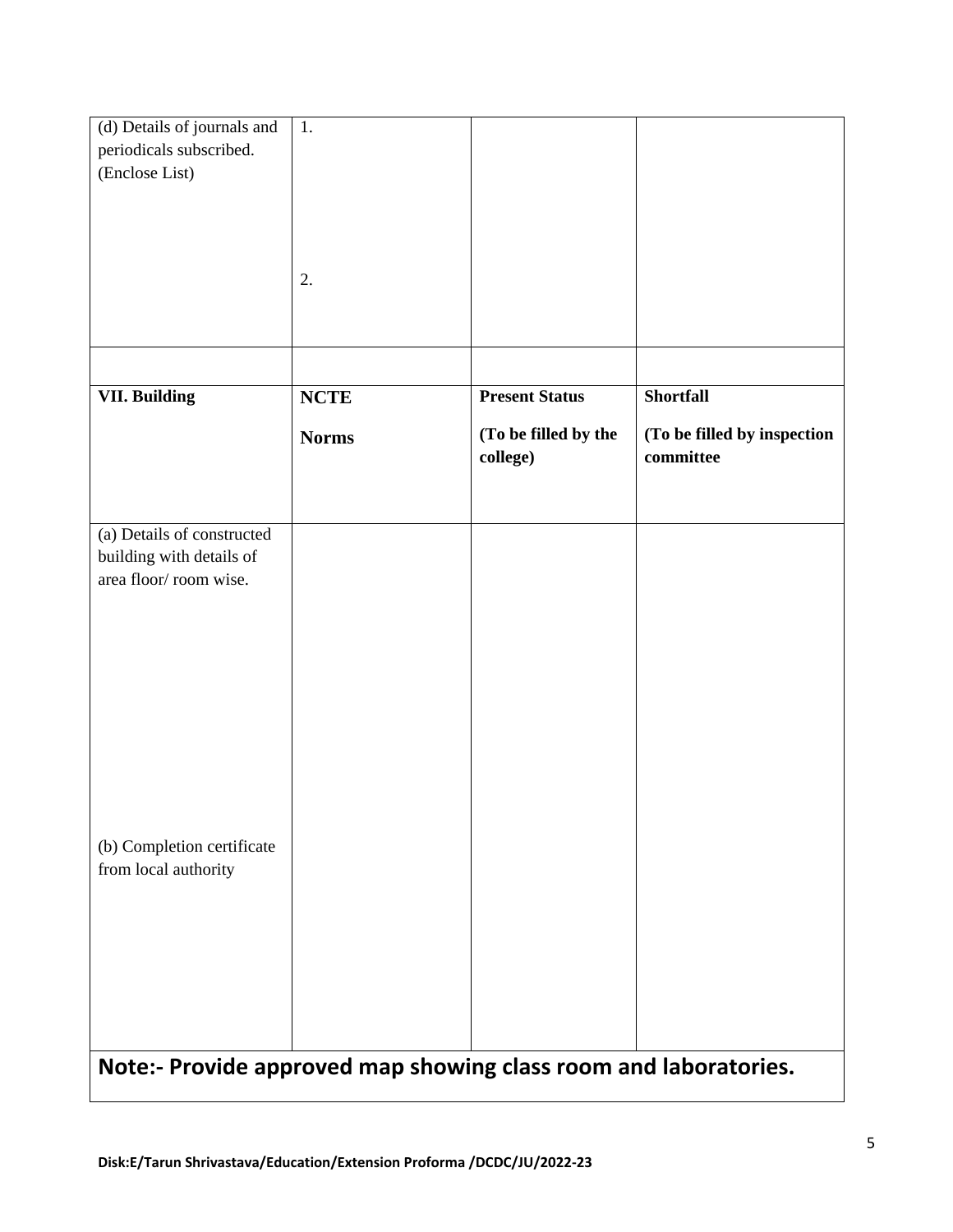|                       | No. of                  | Area in            | <b>Present Status</b> | <b>Shortfall</b>           |
|-----------------------|-------------------------|--------------------|-----------------------|----------------------------|
|                       | <b>Rooms</b>            | SQ.Ft.             | (To be filled by the  | (To be filled by           |
|                       |                         |                    | college)              | $\,$ inspection committee) |
|                       |                         |                    |                       |                            |
| (a) Class Rooms       |                         | 500 sq.ft.<br>each |                       |                            |
|                       |                         |                    |                       |                            |
| B.Ed.                 | 02                      |                    |                       |                            |
|                       |                         |                    |                       |                            |
| B.A.B.Ed./ B.Sc.B.Ed. | 02                      |                    |                       |                            |
|                       |                         |                    |                       |                            |
| M.Ed.                 | $02\,$                  |                    |                       |                            |
| (b) Multipurpose Hall | $01\,$                  | 2000 sq. ft.       |                       |                            |
|                       |                         |                    |                       |                            |
|                       |                         |                    |                       |                            |
|                       |                         |                    |                       |                            |
| (b) Activity Room     | $01\,$                  |                    |                       |                            |
|                       |                         |                    |                       |                            |
|                       |                         |                    |                       |                            |
|                       |                         |                    |                       |                            |
| (c) Principal Room    | 01                      |                    |                       |                            |
|                       |                         |                    |                       |                            |
|                       |                         |                    |                       |                            |
|                       |                         |                    |                       |                            |
|                       |                         |                    |                       |                            |
| (d) Faculty Room      | $\overline{01}$         |                    |                       |                            |
|                       | A faculty<br>room, with |                    |                       |                            |
|                       | individual              |                    |                       |                            |
|                       | workspaces,             |                    |                       |                            |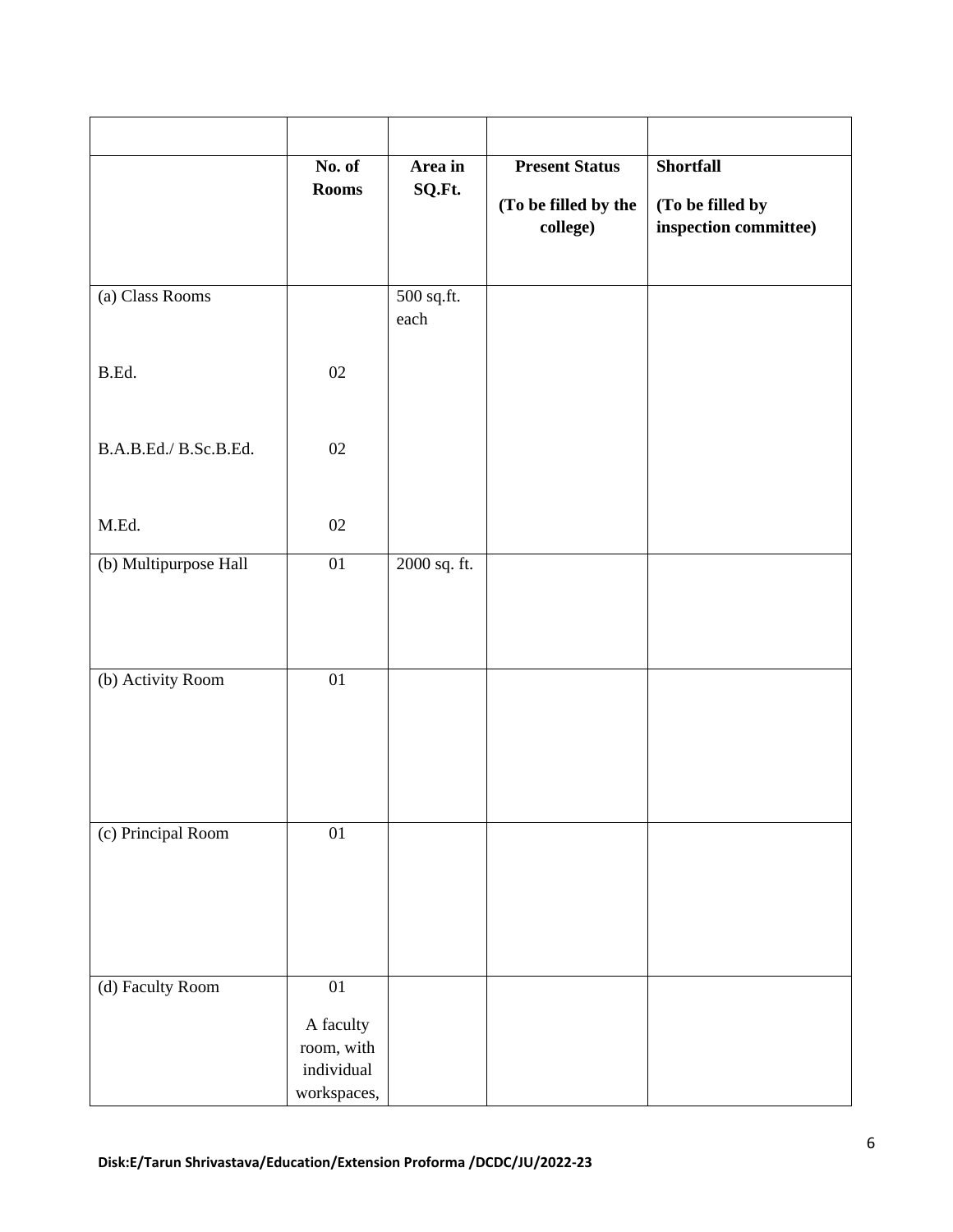|                           | functioning     |               |  |
|---------------------------|-----------------|---------------|--|
|                           | computers.      |               |  |
|                           |                 |               |  |
|                           |                 |               |  |
|                           |                 |               |  |
|                           |                 |               |  |
| (e) Library               | $01\,$          | $1000$ sq.ft. |  |
|                           |                 |               |  |
|                           |                 |               |  |
|                           |                 |               |  |
|                           |                 |               |  |
|                           |                 |               |  |
|                           |                 |               |  |
| (f) Learning Resource     | $\overline{01}$ |               |  |
| center                    |                 |               |  |
|                           |                 |               |  |
|                           |                 |               |  |
|                           |                 |               |  |
|                           |                 |               |  |
| (g) Office Room           | $\overline{01}$ |               |  |
|                           |                 |               |  |
|                           |                 |               |  |
| (h) Store Room            | 01              |               |  |
|                           |                 |               |  |
|                           |                 |               |  |
|                           |                 |               |  |
|                           |                 |               |  |
| (i) Science Laboratory    | $0 \\ 1$        | $600$ sq. ft. |  |
|                           |                 |               |  |
|                           |                 |               |  |
|                           |                 |               |  |
|                           |                 |               |  |
| (j) Psychology Laboratory | $01\,$          | $600$ sq. ft. |  |
|                           |                 |               |  |
|                           |                 |               |  |
|                           |                 |               |  |
|                           |                 |               |  |
|                           |                 |               |  |
| (k) Education & Media     | 01              | 500 sq. ft.   |  |
| Lab                       |                 |               |  |
|                           |                 |               |  |
|                           |                 |               |  |
|                           |                 |               |  |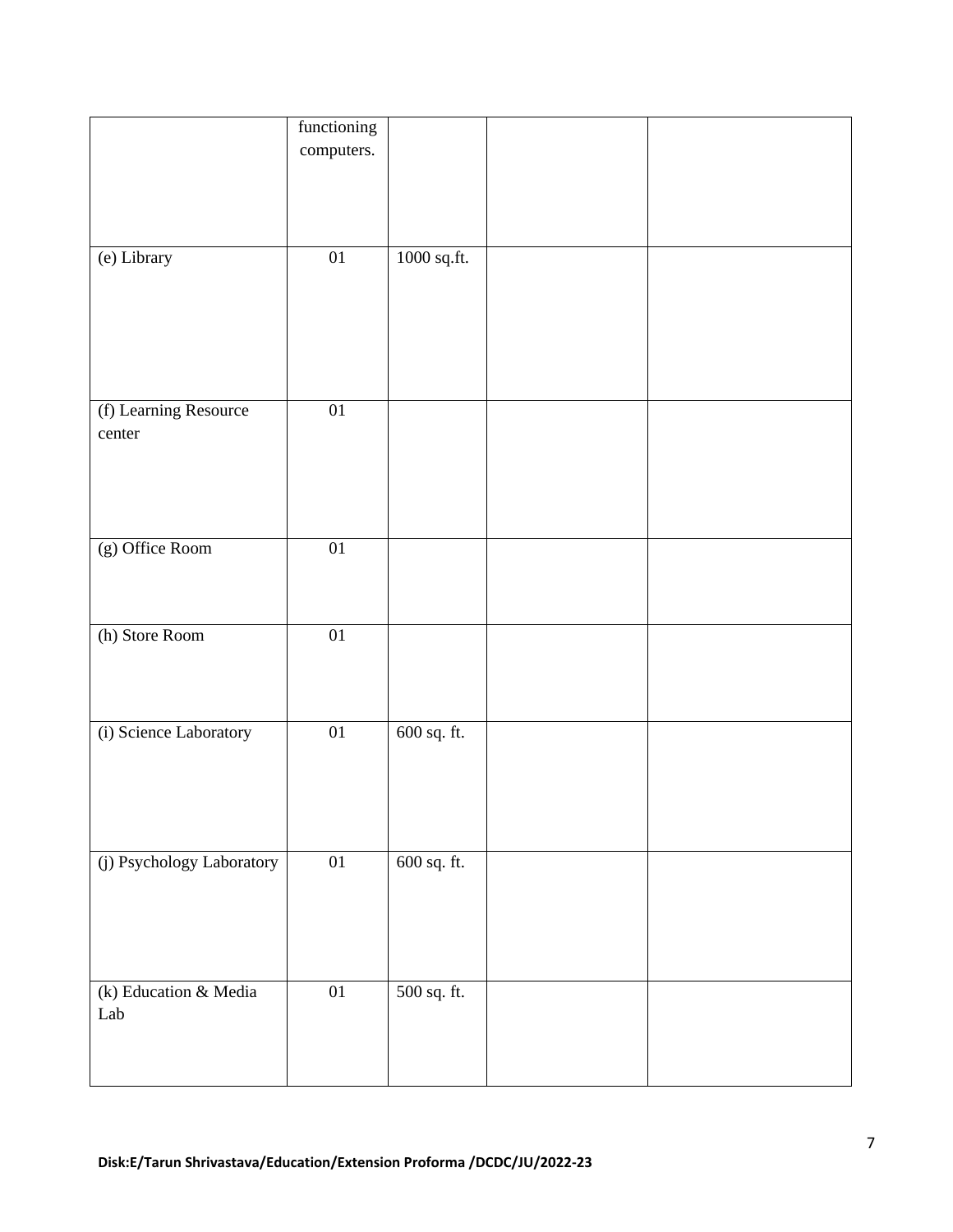| The statements in this from are truly and responsibly made with awareness that any statement found untrue,<br>suppression any or suggestion false will render the approval of affiliation to the department /college liable to<br>be cancelled by the Jiwaji University. |  |  |                          |  |  |  |  |  |
|--------------------------------------------------------------------------------------------------------------------------------------------------------------------------------------------------------------------------------------------------------------------------|--|--|--------------------------|--|--|--|--|--|
|                                                                                                                                                                                                                                                                          |  |  | (Signature)              |  |  |  |  |  |
|                                                                                                                                                                                                                                                                          |  |  | Principal of the college |  |  |  |  |  |
|                                                                                                                                                                                                                                                                          |  |  |                          |  |  |  |  |  |
|                                                                                                                                                                                                                                                                          |  |  | (college seal)           |  |  |  |  |  |

Note:- Incomplete Performa's are liable to be rejected.

#### **Observations of the Inspection Committee:-**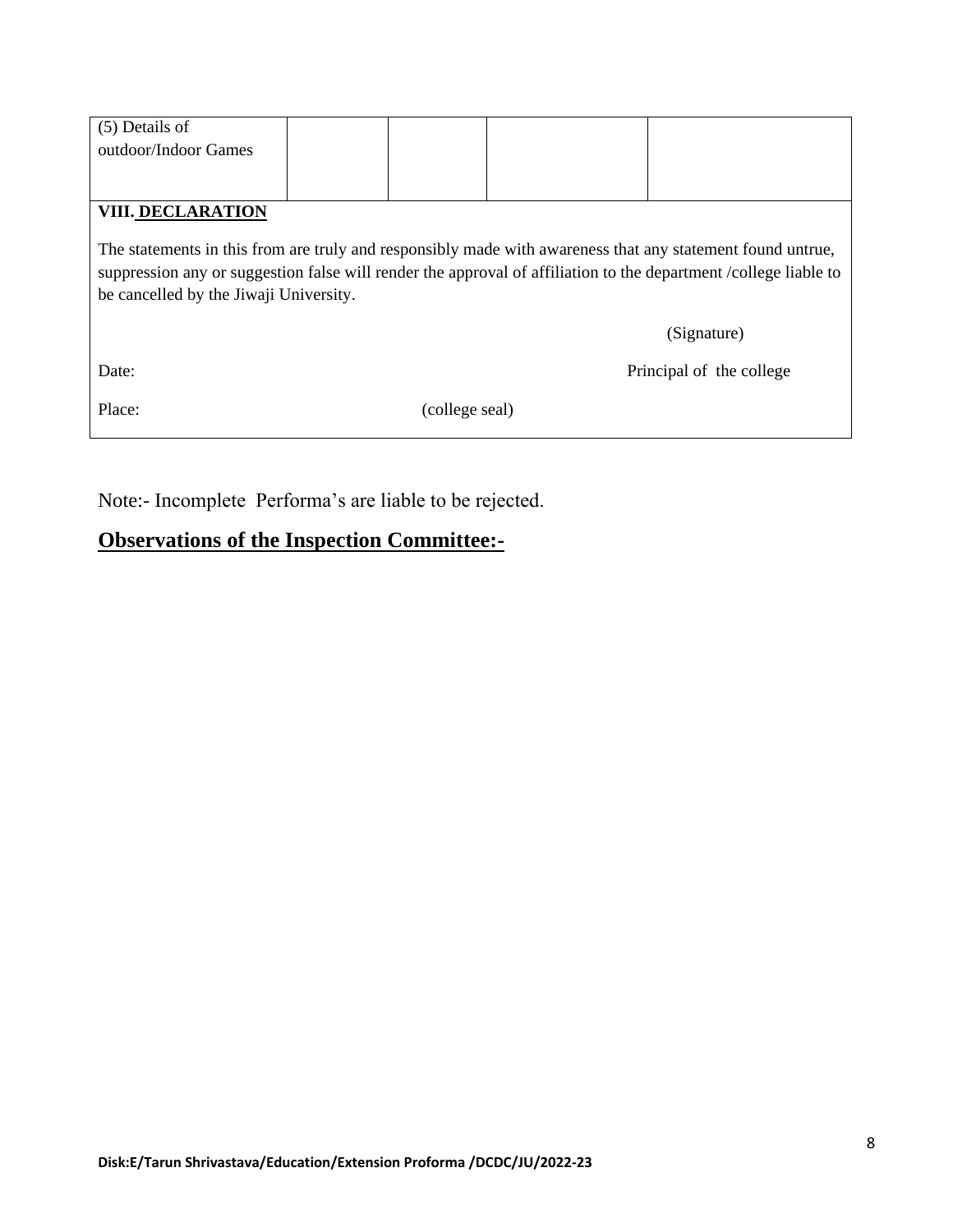**Annexure - 1**

### महाविद्यालय का नाम..............................

### परिनियम 28/17 के अन्तर्गत कार्यरत शिक्षक (सत्र 2022-23) हेतु

| रा.<br>क. | शिक्षक<br>का<br>नाम | पद<br>का<br>नाम | जन्म<br>दिनांक | बैंक<br>खाता<br>क्रमांक | कक्षा<br>12<br>50<br>$\%$ | स्नातक<br>50% | स्नातकोत्तर<br>55% | नेट | पी.<br>एचडी | अनुभव | फोटो<br>रंगीन | हस्ताक्षर |
|-----------|---------------------|-----------------|----------------|-------------------------|---------------------------|---------------|--------------------|-----|-------------|-------|---------------|-----------|
|           |                     |                 |                |                         |                           |               |                    |     |             |       |               |           |
|           |                     |                 |                |                         |                           |               |                    |     |             |       |               |           |

नोटः– तालिका के साथ 28/17 की चयन समिति की अनुशंसा (एन.सी.टी.ई./यू.जी.सी. नियमानुसार) संलग्न करे उक्त जानकारी पूर्ण न होने की दशा में होने वाली असुविधा के लिये महाविद्यालय स्वयं जिम्मेदार होगें।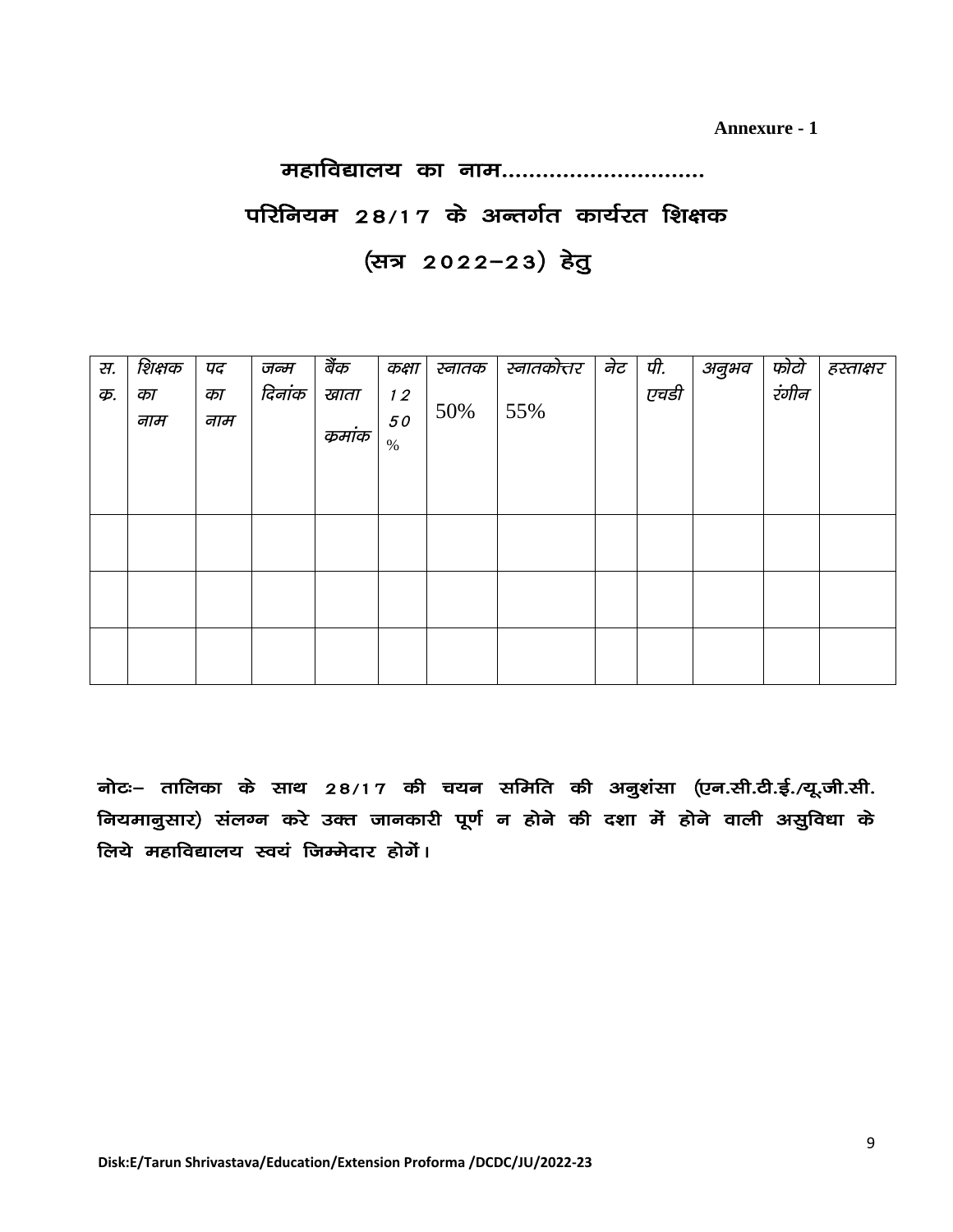**Annexure - 2**

## महाविद्यालय का नाम.............................. महाविद्यालय प्रबंधन समिति द्वारा कार्यरत शिक्षक (सत्र 2022-23) हेतु

| स. | शिक्षक    | पद        | जन्म   | बैंक            | कक्षा            | स्नातक | स्नातकोत्तर | नेट | पी.      | अनुभव | फोटो<br>रंगीन | हस्ताक्षर |
|----|-----------|-----------|--------|-----------------|------------------|--------|-------------|-----|----------|-------|---------------|-----------|
| क. | का<br>नाम | का<br>नाम | दिनांक | खाता<br>क्रमांक | 12<br>50<br>$\%$ | 50%    | 55%         |     | <br>एचडी |       |               |           |
|    |           |           |        |                 |                  |        |             |     |          |       |               |           |
|    |           |           |        |                 |                  |        |             |     |          |       |               |           |
|    |           |           |        |                 |                  |        |             |     |          |       |               |           |
|    |           |           |        |                 |                  |        |             |     |          |       |               |           |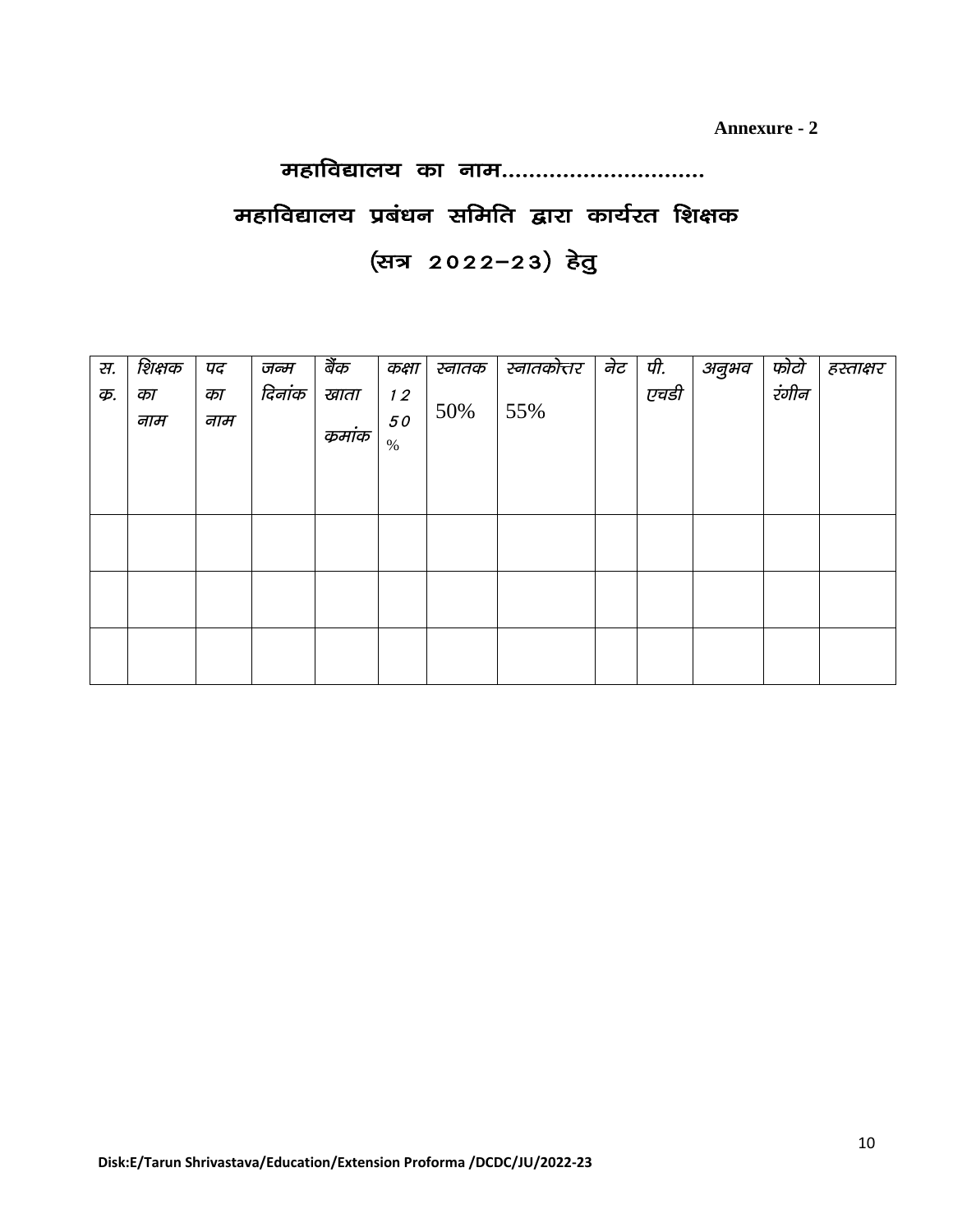### जीवाजी विश्वविद्यालय, ग्वालियर



### वार्षिक प्रतिवेदन का प्रारूप

(1 जुलाई 2020 से 30 जून 2021 तक)

| महाविद्यालय का स्तर :-                           | स्नातक :– | स्नातकोत्तरः– |
|--------------------------------------------------|-----------|---------------|
| महाविद्यालय का प्रकारः–                          | शासकीयः–  | अशासकीयः–     |
|                                                  |           |               |
|                                                  |           |               |
|                                                  |           |               |
|                                                  |           |               |
| नाम, पदनाम, टेलीफोन न0/मोबाईल न0 सम्पर्क व्यक्ति |           |               |
|                                                  |           |               |
|                                                  |           |               |
|                                                  |           |               |
|                                                  |           |               |
|                                                  |           |               |
|                                                  |           |               |
|                                                  |           |               |
|                                                  |           |               |

नोटः– यदि संबंधित महाविद्यालय द्वारा निर्धारित समयावधि में प्रतिवेदन संबंधी जानकारी उपलब्ध नहीं कराई जाती है तो शासन को अवगत कराया जावेगा तथा उन महाविद्यालय की सम्बद्धता समाप्त करने की कार्यवाही की जावेगी।